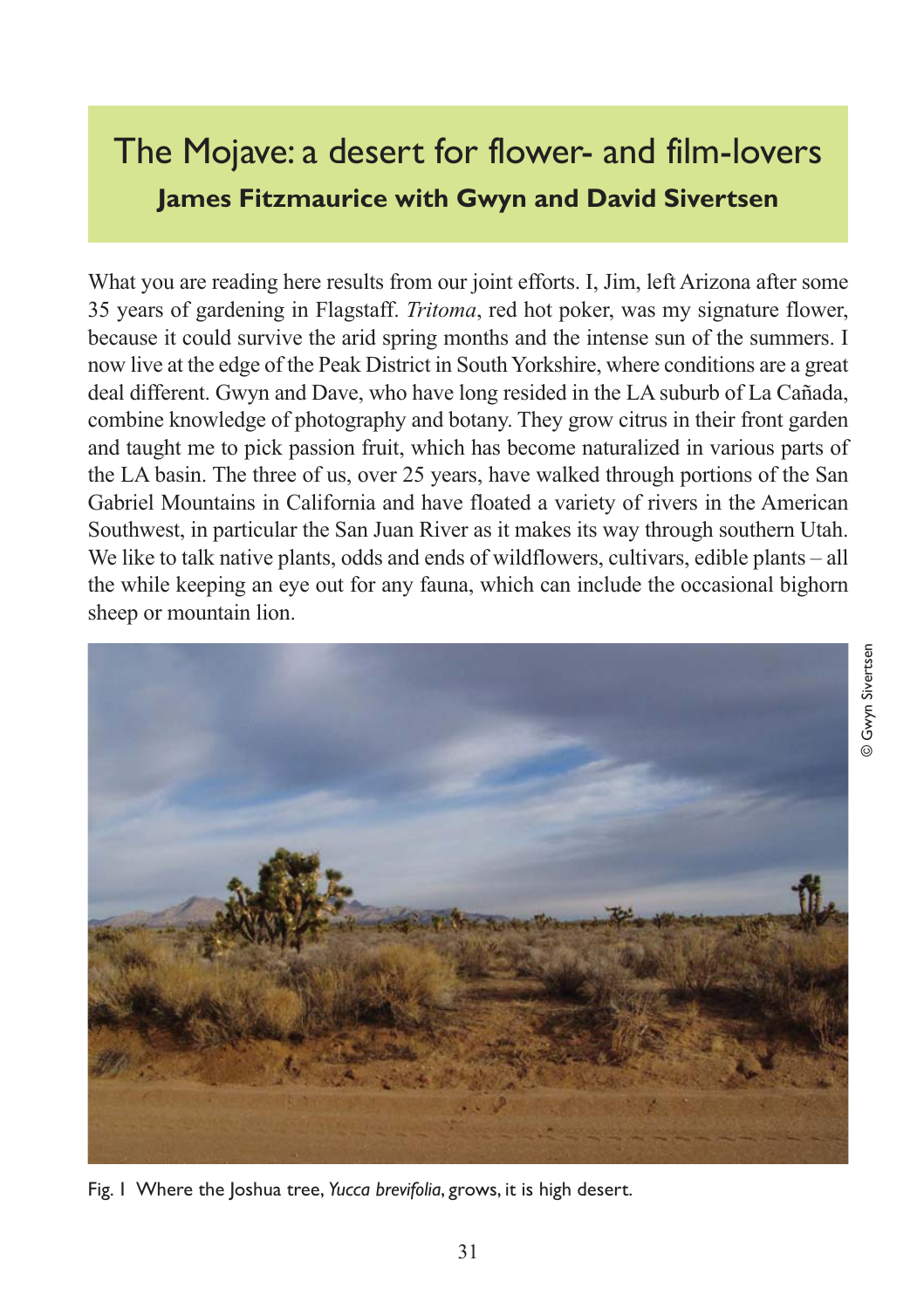

Let's begin consideration of the Mojave Desert with some memories. When I was a child of perhaps six, my parents decided to drive from where we lived on the coast of California across the Mojave to Gunnison in the mountains of Colorado. In those days there was no interstate highway system, so we traversed the intimidating Mojave on a two-lane road with a water bag dripping in front of the car's radiator. We travelled on the famous Route 66, and the toughest stretch



was between Barstow and Kingman, both towns immortalized in the 1946 song written by Bobby Troup. We may have crossed at night, which was the usual thing to do. I think I slept.

More than fifty years later, I made the same journey in the opposite direction in a 1997 Subaru, accompanied by my son, Stephen, who drove a 1952 GMC threequarter-ton pickup truck. The truck was once my grownup's toy and had become his, to take to his home in California. As we pulled off Interstate 40 and into the

town of Needles on the Colorado River, the GMC began to sputter. The outside temperature was 123 Fahrenheit, but we knew better than to turn off the engine. Rather,

© Gwyn Sivertsen

© Gwyn Sivertsen



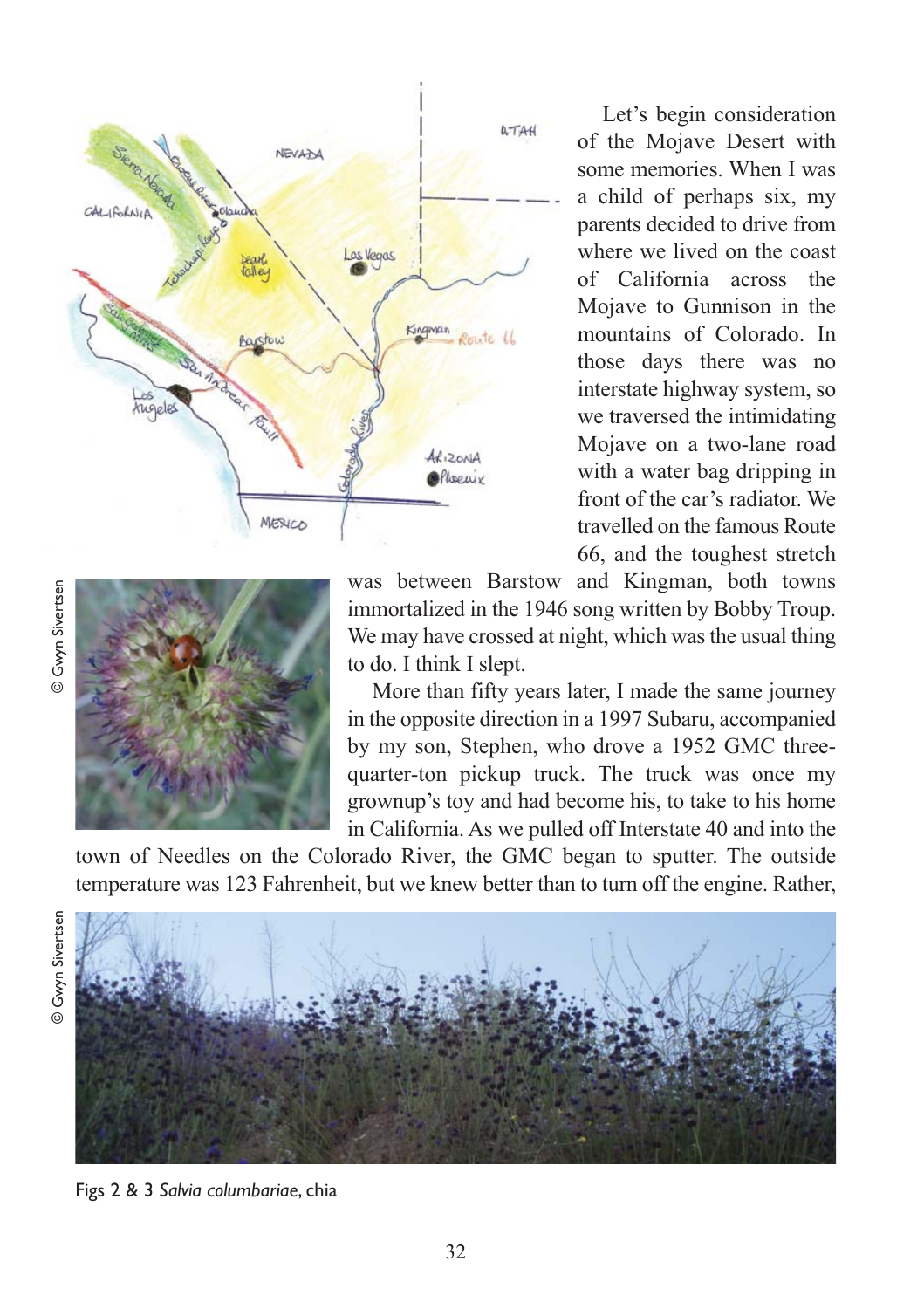we chucked a bucket of water into the radiator and saw the needle on the temp gauge drop below 225, evaporative cooling doing its work. After waiting a few hours for the sun to go down, we drove off into the night. West of Barstow and now on Interstate 15, we saw the first of thousands of Joshua trees (fig. 1), *Yucca brevifolia*, emerge from the darkness. Where the Joshua tree can grow, there is the Mojave, for it is high desert.

Although the Joshua tree is a delimiter of high desert, this is not to say that you must be looking at a *Yucca brevifolia* to be in the Mojave (pronounced mo-hav-eh, or merrily mispronounced mo-jayve). There are other, less technical, markers of the Mojave, high and low desert. The Space Shuttle used to land at the western edge on Rogers Dry Lake, a salt pan which was also a part of the location for the film *The Right Stuff*. The bar and the lady barkeeper at the film's beginning sum up much of what is found in tiny towns that dot the Mojave from one end to the other. The southern part of the region bumps up on the west against the San Gabriel Mountains and on the north against the Tehachapi Range. The Desert includes parts of California, Nevada, Arizona, and Utah. Las Vegas is pretty much dead centre and the only city of any size. To the south, the Mojave almost imperceptibly gives way to Sonoran low desert.

Let's begin by making a jog to the east and north of the Tehachapi Range on to a little finger of the Mojave that contains the small town of Olancha in the Owens River Valley in California. The Owens River figures as a key, if mysterious player, in Roman Polanski's *Chinatown*. The film is about murder and incest, but also the theft of water rights, and there is an allusion to Californian history. Many people today will tell you that water from the Owens River was stolen for Los Angeles by William Mulholland during the first half of the twentieth century and that the theft continues. To the west of the Owens Valley are the Sierra Nevada Mountains, which contain the world's largest plant, the California Redwood. To the east are the White Mountains, which contain the world's oldest plant, the bristlecone pine. To the east of Olancha along State Route 190, and at an elevation of three or four thousand feet, we find long blue-purple chia, *Salvia*





© Gwyn Sivertsen

**Gwyn Sivertsen** 

Fig. 4 *Lupine longifolius*, bush lupine Fig. 5 *Campanula medium*, Canterbury bells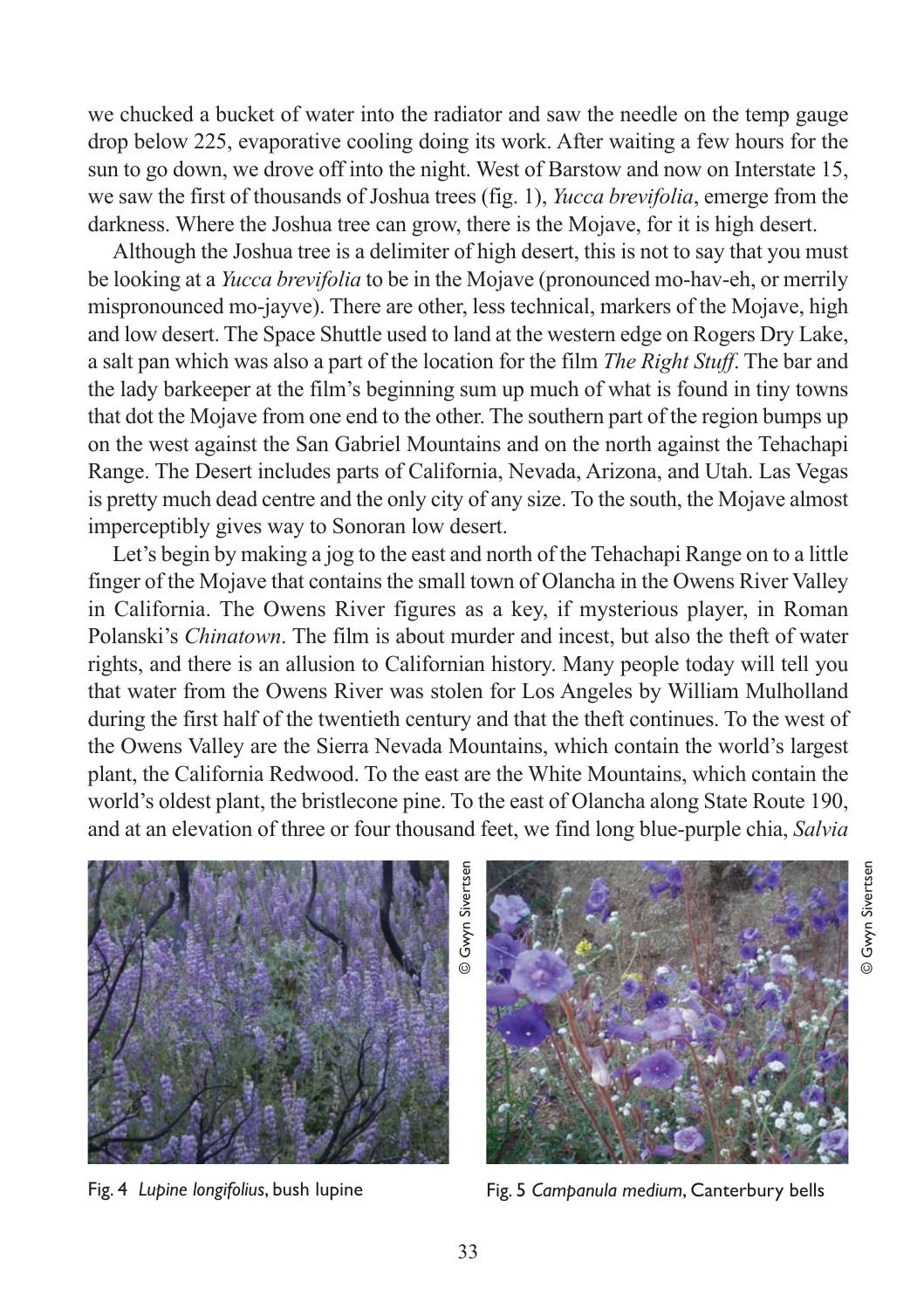

Fig. 6 *Eschscholzia californica*, California poppy

*columbariae* (figs 2 and 3), a plant that is sometimes used as a cultivar. Gwyn and Dave think that the chia nuts have a watermelon taste. Mono Lake is not far away, another location for films including *High Plains Drifter*. Close by is Death Valley, where Michelangelo Antonioni's *Zabriskie Point* was filmed.

Due south of Olancha and a little west, on the edge of the San Gabriel Mountains, in the Angeles National Forest is the location of a series of fires that took place in summer 2009. Each fire was given a name. The Station Fire resulted in bush lupine appearing in huge masses in the spring of

2010 (fig. 4). It is heartening to remember that, when there are fires such as those burning this current summer (2012) in Colorado, the following spring will bring a bumper crop of selected flowers. I have always regarded lupine, a favourite of my mother's by the way, as a wildflower. I was not a little surprised to find it a popular garden flower, lupin without the final e, in England, one that can be yellow or red and not always blue. No fires are needed to get it to bloom in England, and, of course, there is the Monty Python skit (now on YouTube) based on a highwayman who steals lupines from unwary travellers.

Another fire-follower is Canterbury bells (fig. 5), which prompts me to explain something about fires and the plants that follow them. During the 1950s, along the roads in the Angeles National Forest were signs depicting a bear named Smoky wearing a WWI campaign hat. The bear said, "Only You Can Prevent Forest Fires". Three ideas





Fig. 7 *Washingtonia filifera*, native palm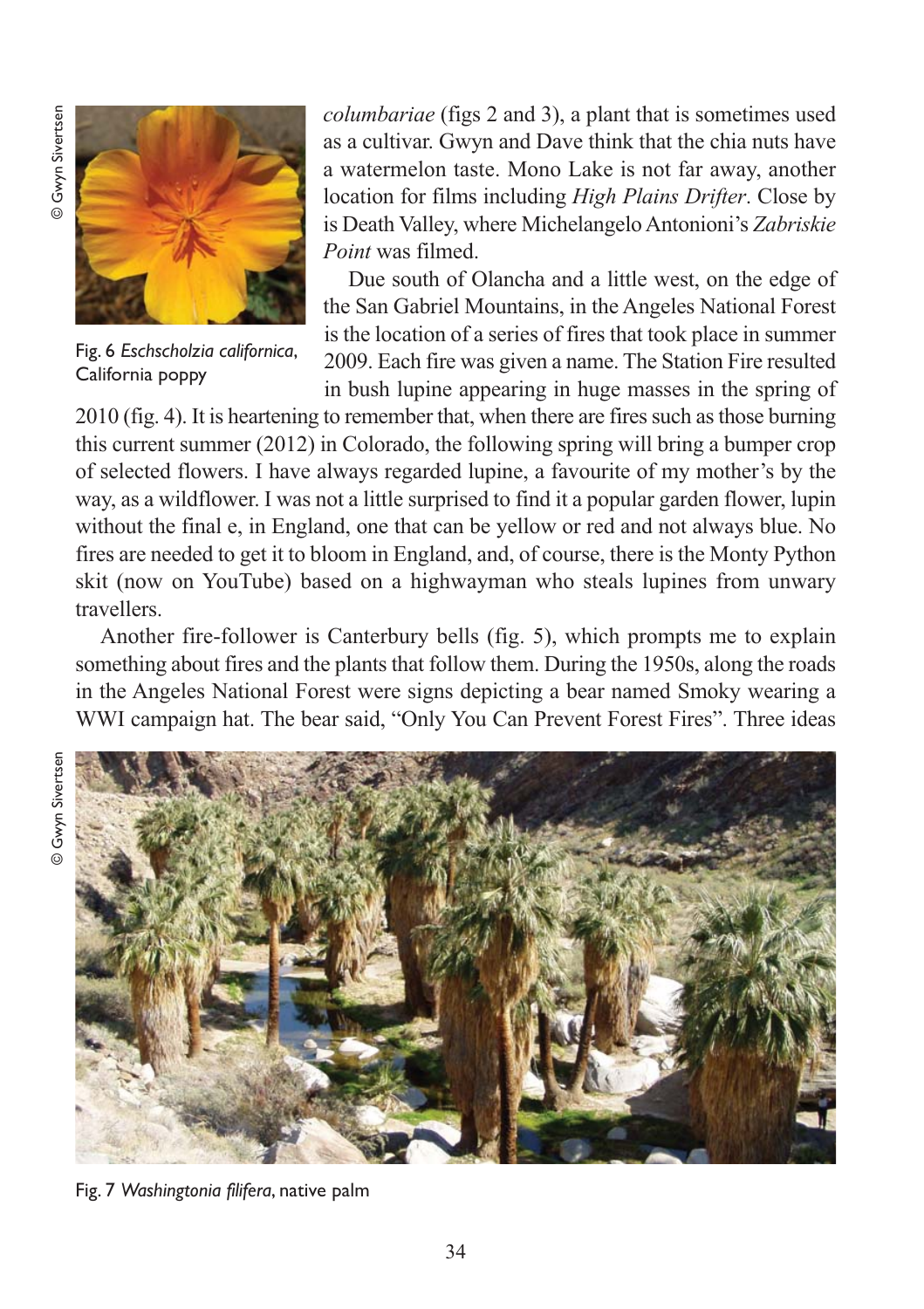were at work: first, human beings cause forest fires, which would not occur otherwise; second, forest fires are bad; third, bears wear hats. All are wrong. Generally speaking, forest fires are caused by what is called dry lightning. Most of the time lightning is accompanied by rain, which puts out the fires, but sometimes there is very little or almost no rain. The storms generally occur in summer and, unsurprisingly, are called "monsoons". Fire, we now know, is a natural part of the cycle of various plants across landscape. Fire-followers are followed by other plants, which then are followed by still others, and so on until a stasis is reached with a climax community – or another fire occurs. Gardeners who want to grow fire-followers often scatter seeds and then build a pile of pine needles over them. The pine needles are burned and the heat cracks open the seeds, which then germinate. Fires also encourage wildlife as is the case with a bird called the lazuli bunting. This fire-follower is bright blue and rust, with a sweet song.

One last fire-follower is the California poppy, *Eschscholzia californica* (fig. 6), the state flower of California. It is much appreciated in the early spring, when it covers hillsides in yellow blankets, not just in California but across the Southwest generally. It is also invasive, so take care if you decide to plant it in your garden. I am told that a scent based on the flower was popular in the UK during WWII.

Having visited the San Gabriel Mountains, let's move south and east to what is more recognizable as desert and find an oasis. The oasis we have chosen is home to the only palm native to North America, *Washingtonia* (fig. 7), which likes to put its roots down in earthquake-prone areas such as this, where fissures create seeps and springs. Notable among the geological faults is the famed San Andreas. Do you remember the *Superman* film in which it figured? Along with the *Washingtonia filifera* is a *robusta*. Both species can grow to 20 metres in height and *filifera* is widely used as an ornamental in Southern California. The fruits of both can be eaten by humans and are consumed by birds and moth larvae. Close by this oasis is the posh retirement community of Palm Springs. Bob Hope, Bing Crosby and Frank Sinatra built vacation homes here in the 1930s, presumably because the settlement is no great distance from Hollywood. It is still a popular place to go for golf in December and January.



Fig. 8 *Datura stramonium*, Jimson weed Fig. 9 *Calochortus nuttallii*, sego lily

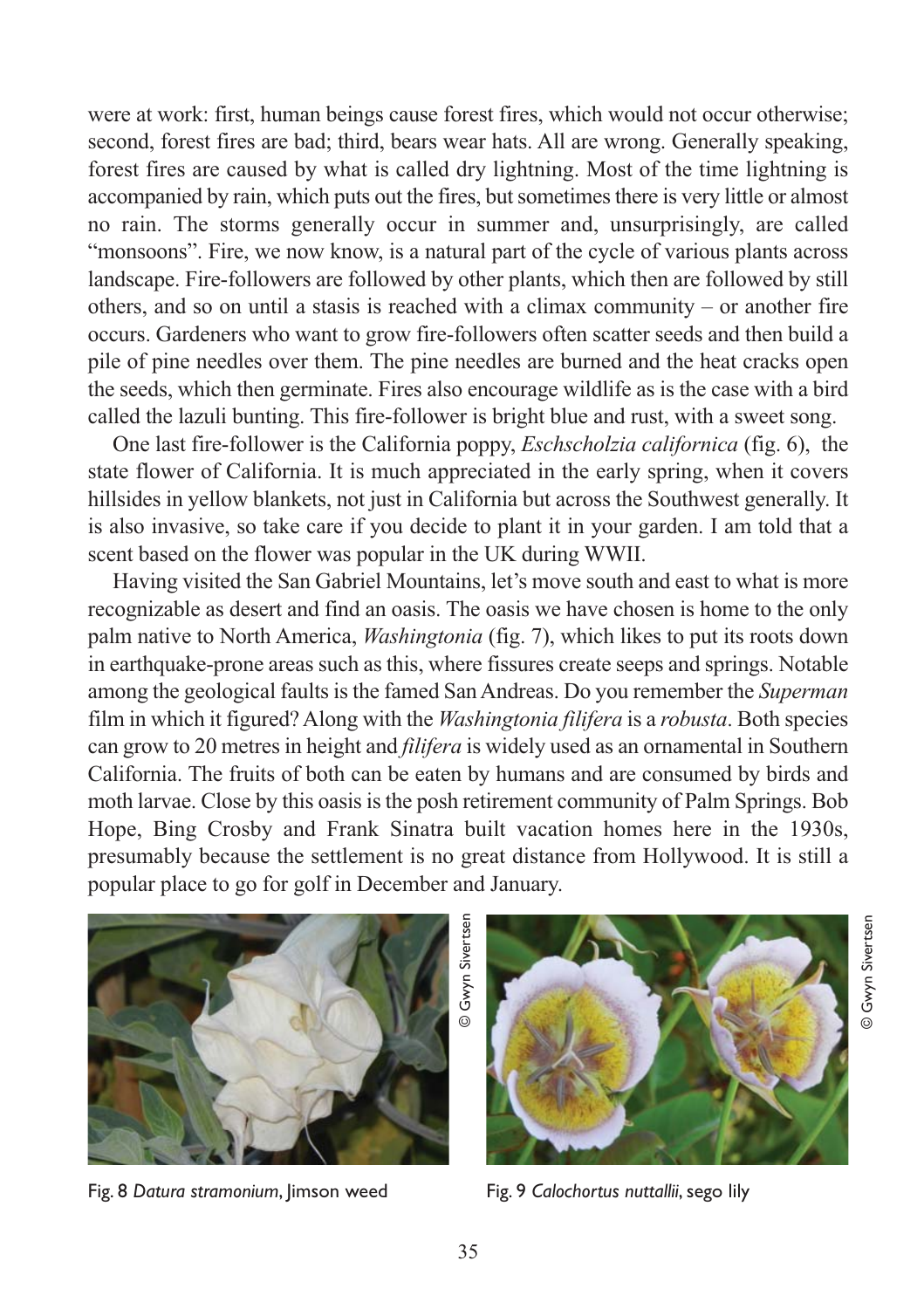From the oasis, we turn east on Interstate 10 and head out in the direction of Phoenix, Arizona. Along the side of the road every now and then *Datura stramonium*, or Jimson weed, is to be seen (fig. 8). This bane of ranchers and killer of cattle, also known as locoweed, is easily recognizable from paintings of it made by the New Mexico artist Georgia O'Keeffe. Clearly it grows by the side of the road because the tarmac channels water to it. There were stories, among professional river runners who lived in Flagstaff, of those among their number who, thinking they were imitating the religious practices the American Indians, would eat a seed, seeking a hallucinogenic experience. This experience of "sacred datura" is not recommended.

As we move east through the Mojave, we will encounter *Calochortus nuttallii*, or sego lily (fig. 9). This flower is admired by hikers and river runners alike. It ranges widely, growing beyond the Mojave up into the states of Washington and Montana. It tolerates dry conditions and may be found surrounded by sagebrush on gravel slopes, striking in landscapes that have little or monotonous colour. I first learned of it as the Mariposa lily. I remember its shiny petals especially from a time I spent at the confluence of the Green and Colorado rivers in Southern Utah. The bulb works well as an emergency food for hikers; I may have tried it, but if so it was a long time ago and I don't remember the taste. It is the state flower of Utah, perhaps because it served the Mormons well during lean years in the nineteenth century. Bighorn sheep eat the seed pods.

Were we to continue on Interstate 10, we would leave California and enter Arizona. But instead we branch off and head northeast after passing Joshua Tree National Park. Heading on 95 towards Kingman, which is over the state line in Arizona, we find Virgin's Bower, *Clematis lasiantha* (fig. 10). This plant's widely spread throughout the region, so we really did not need to pass this way to come across it. White or pipestem clematis, as it is also called, is striking when it appears as a tangled, flowering mass in the shrub/heathland known as chaparral. It will cover a Manzanita as tall as 3–5m, so that the evergreen tree, now merely an armature, disappears. The clematis flowers eventually develop feathery ends which traditionally have worked nicely as tinder for hikers. In





Fig. 10 *Clematis lasiantha*, virgin's bower Fig. 11 *Castilleja chromosa*, Indian paintbrush